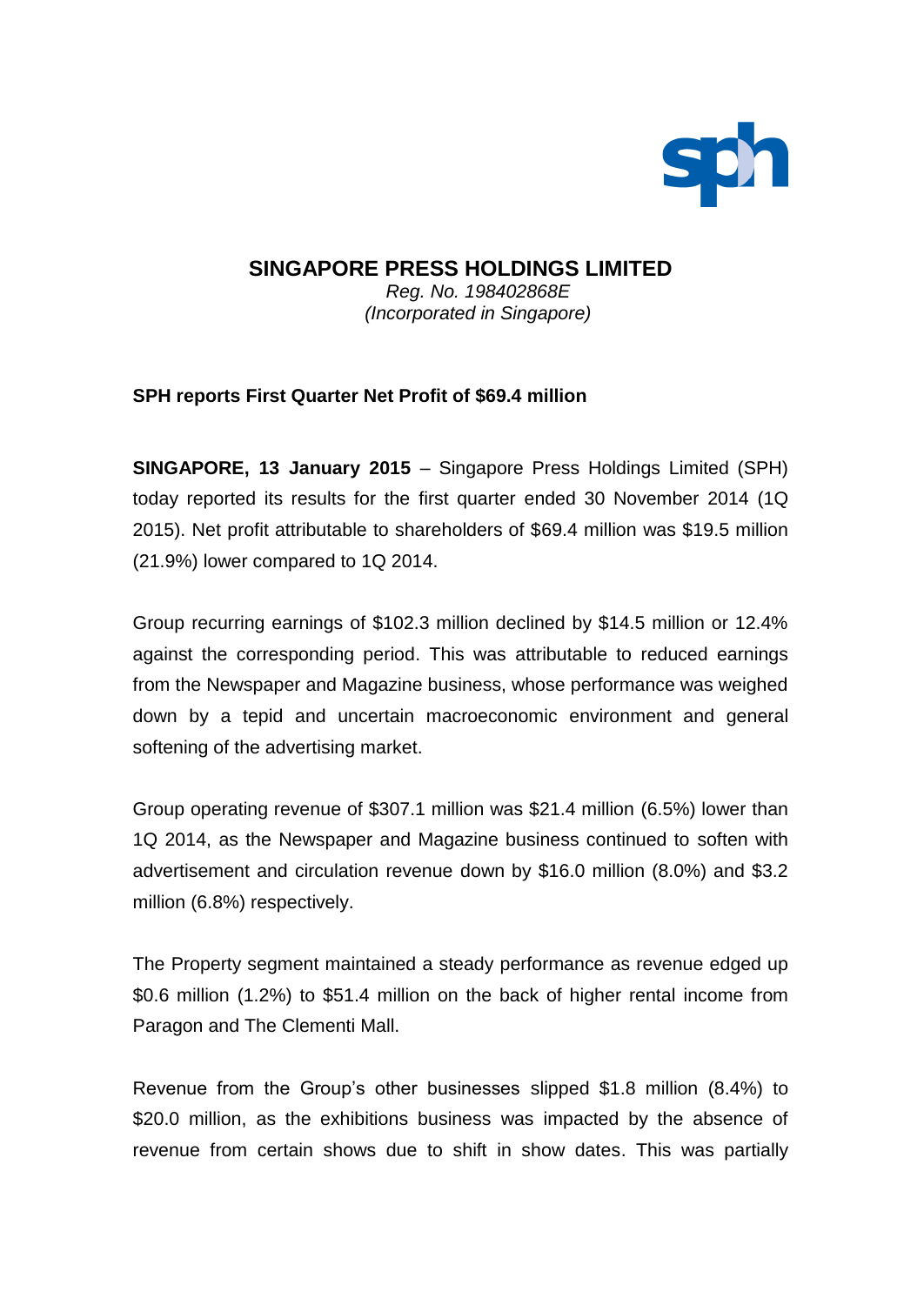negated by better performance from the local online classified and radio business.

For the quarter, the Group's total operating expenditure dipped \$6.9 million (3.2%) to \$208.2 million, as newsprint, utilities and production costs fell in line with lower revenue. Other cost elements continued to be well-contained.

Investment income of \$1.7m comprised mainly gain from sale of investments and mark-to-market changes on portfolio investments.

On the outlook for FY2015, Mr Alan Chan, Chief Executive Officer of SPH commented: "The global macroeconomic outlook remains muted and fraught with lingering concerns over a confluence of risk factors including rising interest rates, deflationary pressures, geopolitical tensions and a global pandemic outbreak. Against this backdrop and a tight labour market in Singapore, the domestic economy is expected to post modest growth.

"We have marked the beginning of FY2015 with new initiatives in the digital sphere. During the quarter, the Group acquired a 60% stake in CoSine Holdings which offers real-time information and other services for efficiently transacting real estate in Singapore. The newly acquired business will also complement the offerings of our digital classified portfolio. On a separate note, our regional online classified business, 701Search, inked an agreement with Naspers Limited to establish joint ventures for the development of online classified platforms in several regional countries.

"These initiatives came fresh on the heels of the Group's foray into the education business in August 2014 with an investment of 22% stake in Mindchamps, a local pre-school and enrichment programmes provider. Amid a rapidly evolving media landscape, we will continue to evaluate and pursue new opportunities that position the Group for sustainable growth, whilst intensifying our efforts to reinvigorate the core media business."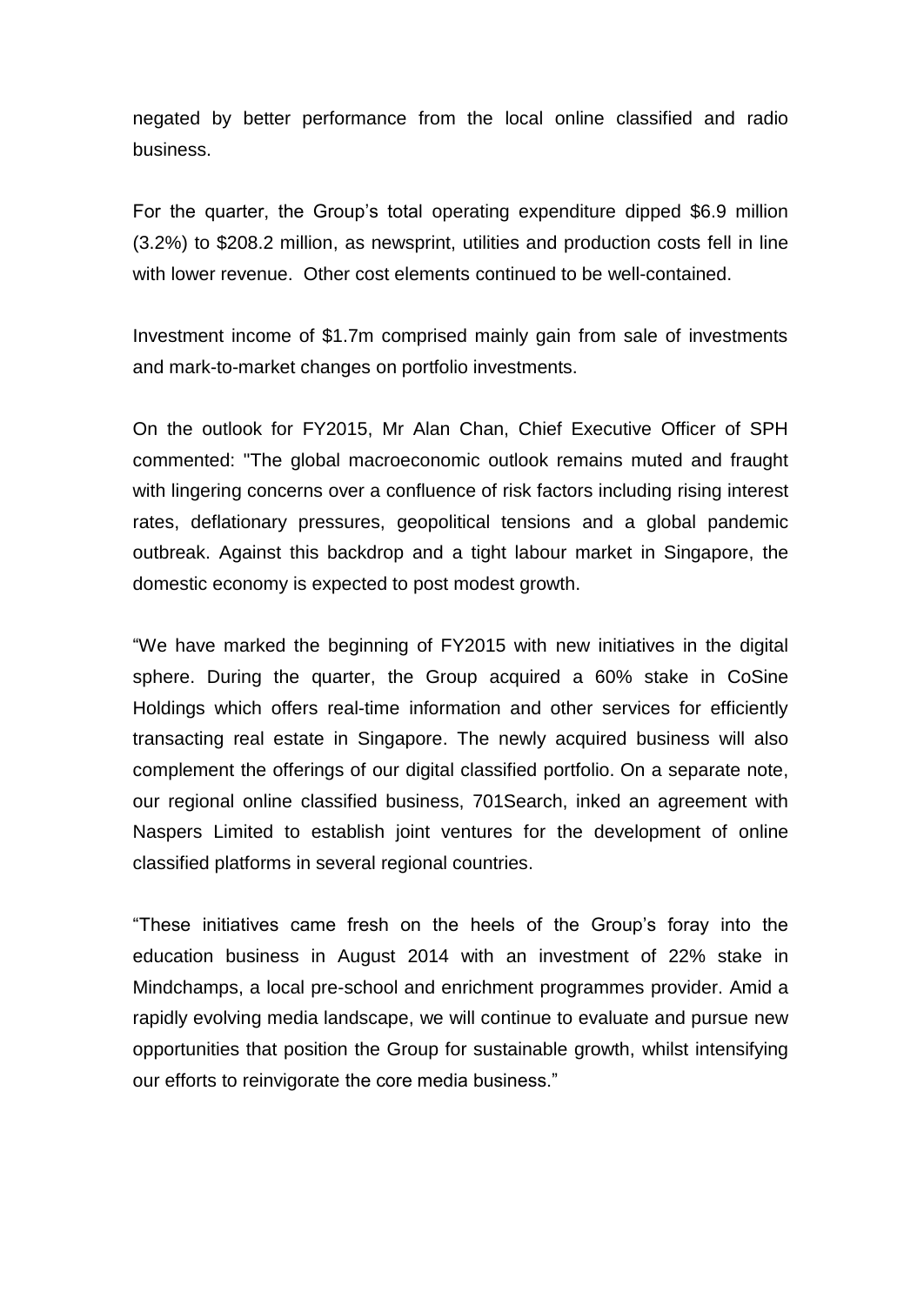## *Issued by Singapore Press Holdings Limited*

For more information, please contact:

Chin Soo Fang **Head** Corporate Communications & CSR Division Singapore Press Holdings Tel: 6319 1216 Fax: 6319 8150

Email: soofang@sph.com.sg

## **About Singapore Press Holdings Ltd**

Incorporated in 1984, main board-listed Singapore Press Holdings Ltd (SPH) is Asia's leading media organisation, engaging minds and enriching lives across multiple languages and platforms.

#### **Media**

The English/Malay/Tamil Media group comprises the print and digital operations of The Straits Times, The Business Times, The New Paper, Berita Harian and My Paper (English section). It also consists of Tamil Murasu Ltd, which publishes Tamil Murasu and tabla!; book publishing arm Straits Times Press; SPH Data Services, which licenses the use of the Straits Times Index, in partnership with the Singapore Exchange and FTSE Ltd; financial data company ShareInvestor; and the two English stations of SPH Radio - Kiss92 and HOT FM91.3.

The Chinese Media group publishes three Chinese newspapers - Lianhe Zaobao, Lianhe Wanbao and Shin Min Daily News; the digital editions of Lianhe Zaobao and Lianhe Wanbao, four student weeklies - zbCOMMA, Thumbs Up, Thumbs Up Junior and Thumbs Up Little Junior, ZbBz Newsgazine and My Paper (Chinese section). It also operates SPH Radio's Chinese radio station, UFM100.3, and Focus Publishing, which produces a range of books and magazines including U-Weekly.

SPH also owns award-winning websites AsiaOne, STOMP, [omy.](http://omy.sg/)com and SPH Razor.

SPH Magazines, SPH's wholly-owned subsidiary, publishes and produces more than 100 magazine titles and has various online sites, like [HardwareZone.com,](http://hardwarezone.com/) [herworldplus.com](http://herworldplus.com/) and [Luxury-Insider.com](http://luxuryinsider.com/) in Singapore and the region, covering a broad range of interests from lifestyle to information technology.

SPH Buzz, a modern retail convenience chain with a network of stores around the island, makes SPH's newspapers and magazines easily available to readers alongside other daily necessities.

SPH has a 20 per cent stake in MediaCorp TV Holdings Pte Ltd, which